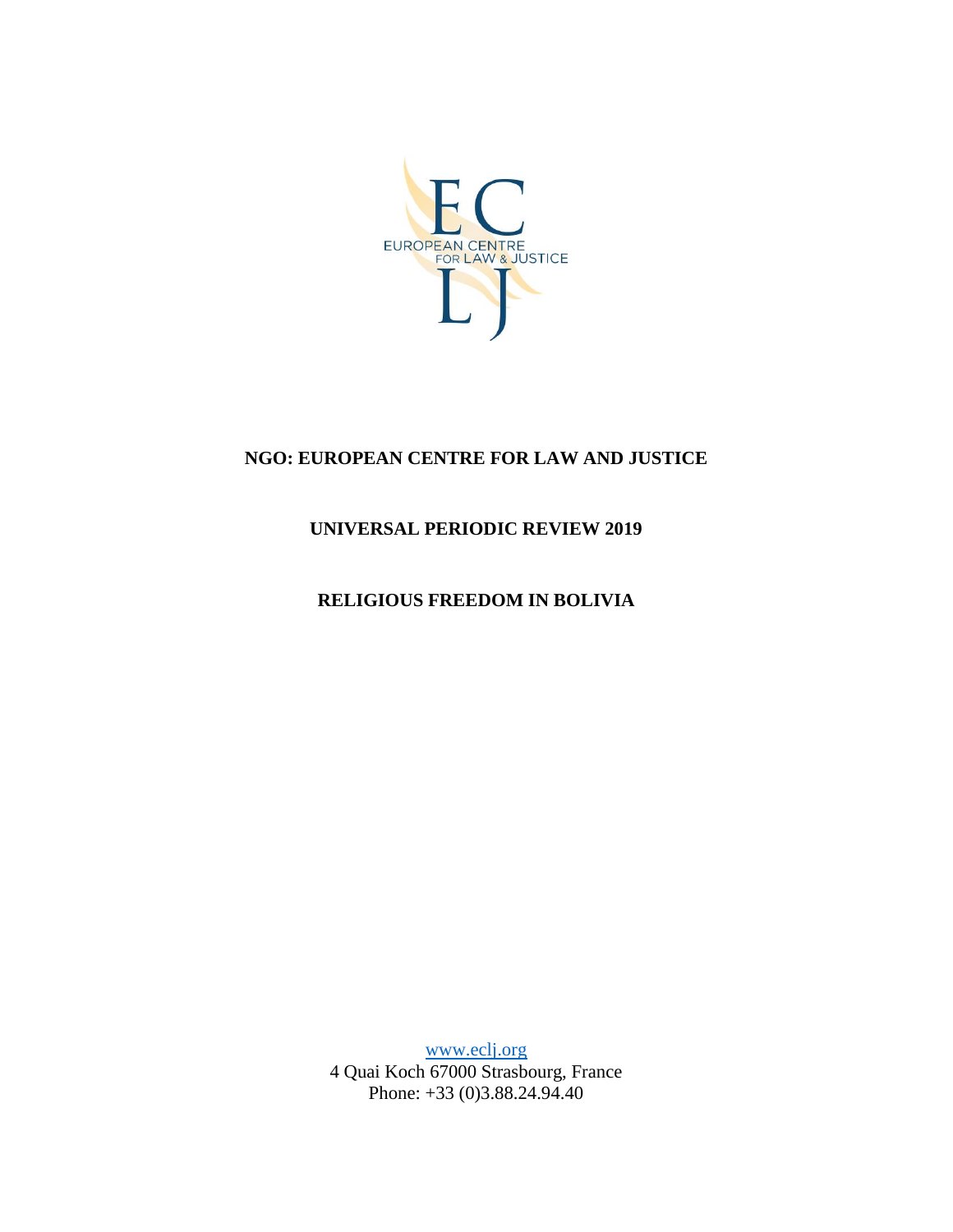### **INTRODUCTION**

1. The European Centre for Law and Justice (ECLJ) is an international, non-governmental organisation dedicated to promoting and protecting human rights around the world. The ECLJ also holds Special Consultative status before the United Nations Economic and Social Council. The purpose of this report is to raise concerns regarding human rights violations in the Plurinational State of Bolivia [hereinafter Bolivia] for the 2019 Universal Periodic Review (UPR).

2. Article 4 of Bolivia's Constitution states: "The State respects and guarantees freedom of religion and spiritual beliefs, according to their view of the world. The State is independent of religion<sup>1</sup>." Article 14 the Constitution "prohibits and punishes all forms of discrimination based on . . . religious beliefs." Finally, Article 21 states that Bolivians have the right to "freedom of belief, spirituality, religion and cult, expressed individually, or collectively, in public and in private, for legal purposes<sup>2</sup>."

3. Despite these protections guaranteed in the Constitution, the government is increasingly interfering with these protected rights by requiring religious groups to submit detailed information of its members as well as by attempting to criminalise evangelization.

#### **Government Interference and Burdensome Requirements**

4. Even though Bolivia guarantees freedom of worship, its laws are overly burdensome for religious groups. The law requires that all religious groups register with the Ministry of Foreign Affairs' Office of Religion and Nongovernmental Organizations as an NGO if they wish to lawfully operate within the country<sup>3</sup>. In order to register with the government, religious group must fulfill fourteen requirements. Some of these requirements are quite burdensome and quite intrusive. These requirements include submitting notarized legal documents of their statutes and internal regulations and detailed information on all board members, including background checks. Additionally, they must submit a full list of members and identifying information such as photos, addresses, and ID card numbers<sup>4</sup>.

5. In order for a religious group to maintain its legal status, it is required to submit an annual report to the government detailing its activities for that year. If it fails to submit the report for more than two consecutive years, or if its activities are found to differ from those stated in the report, the government can revoke its legal status<sup>5</sup>. Requiring this amount of information, including the private information of church members, be provided to the government is deeply concerning, especially given recent efforts by the government to criminalise evangelization.

6. In December of 2017, the government authorized changes to Article 88.11 of their penal code. Under the change, the penal code stated "whoever recruits, transports, deprives of freedom,

4 *Id.*

 $\overline{a}$ <sup>1</sup> BOLIVIA (PLURAINATIONAL STATE OF)'S CONT. of 2009, *available at*

https://www.constituteproject.org/constitution/Bolivia\_2009.pdf.

<sup>2</sup> *Id.*

<sup>3</sup> USCIRF 2017 ANN. REP.: BOLIVIA EXECUTIVE SUMMARY 2, *available at*

https://www.state.gov/documents/organization/281296.pdf, (last visited 26 Mar. 2019).

<sup>5</sup> *Id.*